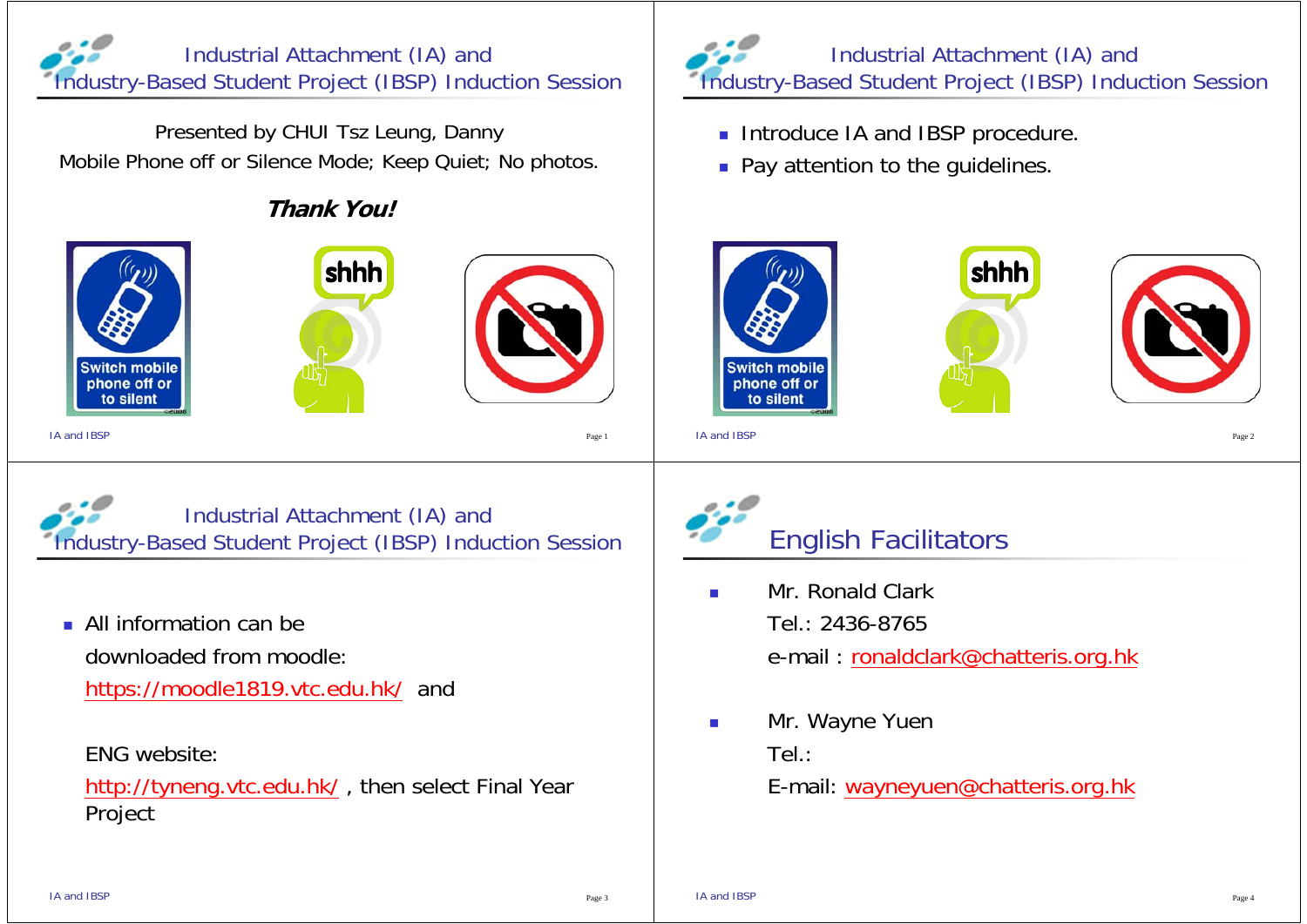

- **I IA and IBSP will be conducted full time during the whole** final semester of study.
- **IF IA and IBSP may be conducted in: industry** (in companies in Hong Kong and China); or **in-house** (in the department).





IA and IBSPPage 5



- **Two supervisors for all IBSP:**
- one from the Department and one from industry (for project conducted in industry); or
- both from Department (for in-house projects).





- New HD: 10(IA) <sup>+</sup> 48(IBSP) Credit Values (Mid of Jan end of Apr)
- 4 scenarios for the implementation of IA and IBSP:

| Scenario |         | <b>IBSP</b> |
|----------|---------|-------------|
| $*1$     | Company | Company     |
|          | Company | IVE.        |
|          | VF.     | Company     |
|          | V H.    | V H.        |

**The most desirable arrangement of IA and IBSP in a** single company.

```
IA and IBSPPage 6 and the state of the state of the state of the state of the state of the state of the state of the state of the state of the state of the state of the state of the state of the state of the state of the state of the
```


- The selection of students for work on the project will be done on the basis of students' academic achievements**in general**.
- **Project Supervisor, in selecting the students, may take** in consideration other aspects of students' performance such as good results / knowledge / skills / exposure / experience in areas important for the particular project.
- **Interview may be required for the industry project** subject to the request of the company.
- **The preparatory work on the FYP may start earliest in** the summer before the beginning of Final Year of Study.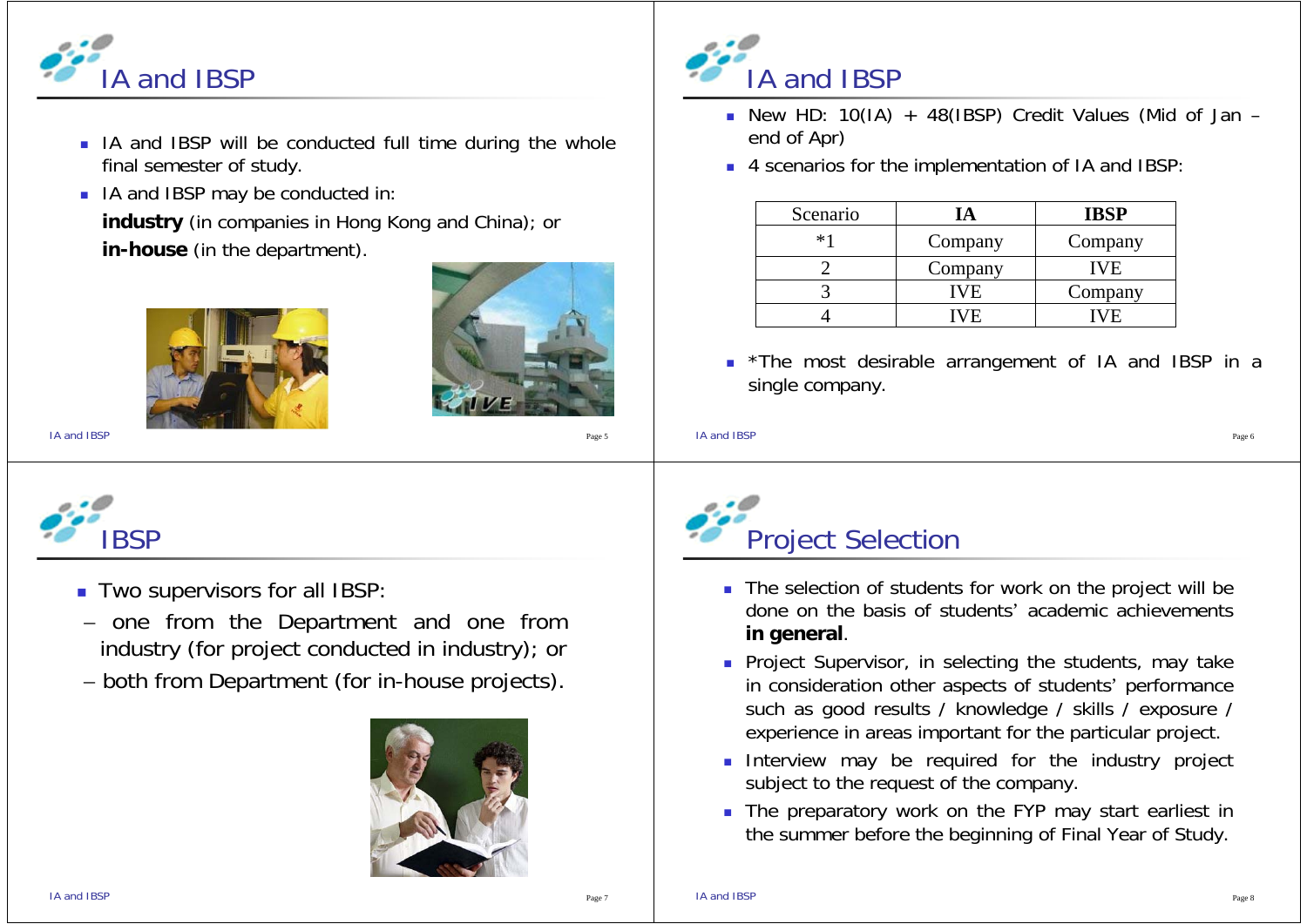

 The details of IA and IBSP module aims, structure and assessment are described in thesyllabus of IA and IBSP . Students are strongly advised to read carefully the syllabus and to be well aware of all aspects of IA and IBSP specified there.



IA and IBSP





- Keep all your works (e.g. research, design, experimental result, web-link, photos, data, etc.) in your Log Book.
- **Complete the regular record weekly and submit to** your supervisors.

**Design Thinking Why Design Thinking?**

**experiences from problem solving to innovation**

**Design Thinking transforms learning** 



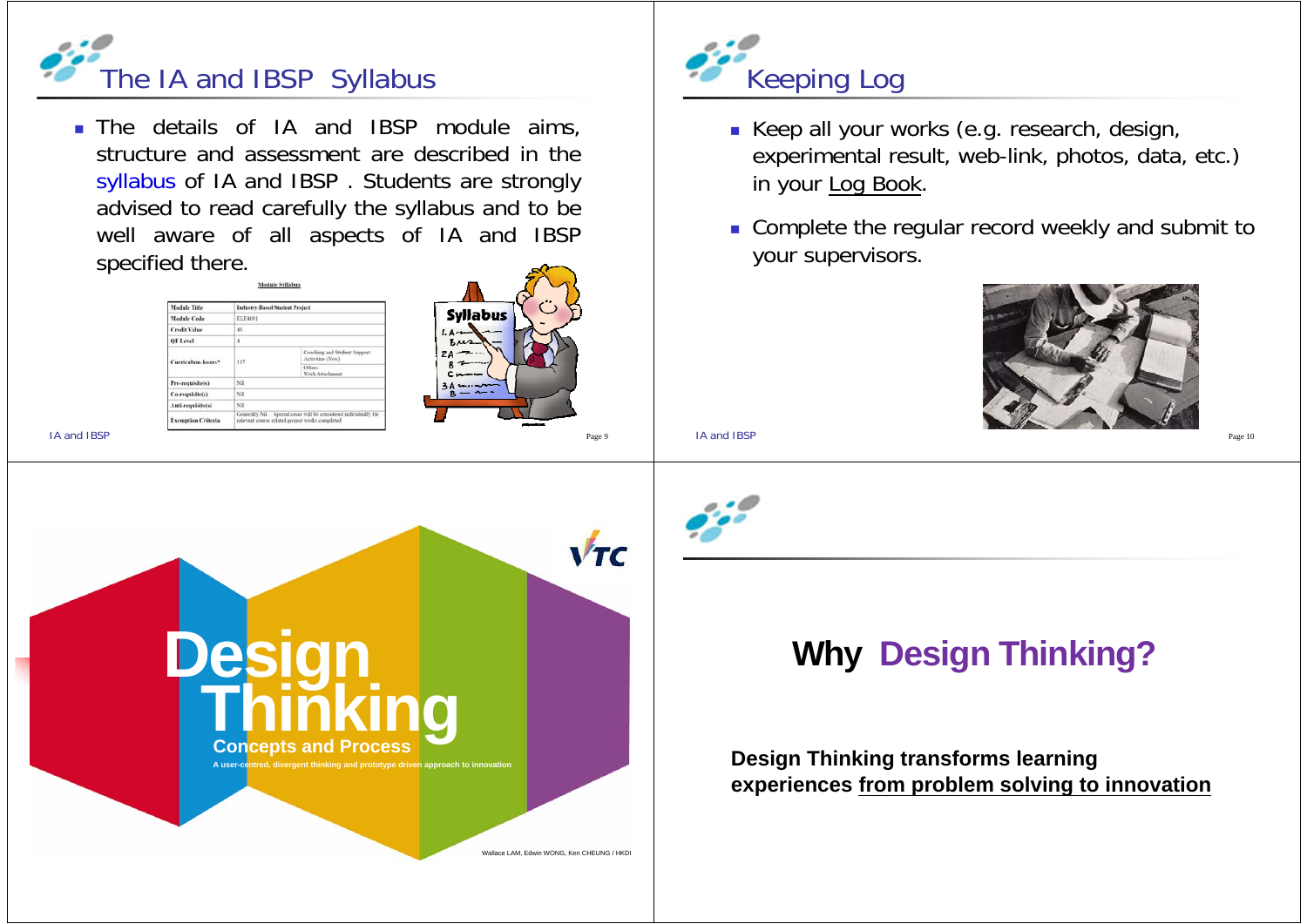

## **1 T-shaped Team Network of professions**

## **3 Essentials**

**User-centered / Practicability / Sustainability**

## **5 Steps Process**

**Empathy / Define / Ideate / Prototype / Test**





**For details, please read :** 

Design Thinking Concepts and Process



- Individual presentations (around 15 min.) shall be done as part of assessments.
- **Submit reports to your supervisors before presentations.** Your reports and presentations should highlight individual contribution.
- **Supervisors will give you feedback with the assessment** record.







Assessment Criteria:

- 1. Log book and Work Plan
- 2. Reflection Report
- 3. Design Thinking
- 4. Presentation / demonstration
- 5. Final Report / Portfolio (in hard copy)
- 6. All materials in soft copies
- 7. Professional Competence
- 8. Soft Skills, e.g. planning, communications skills, motivation, etc.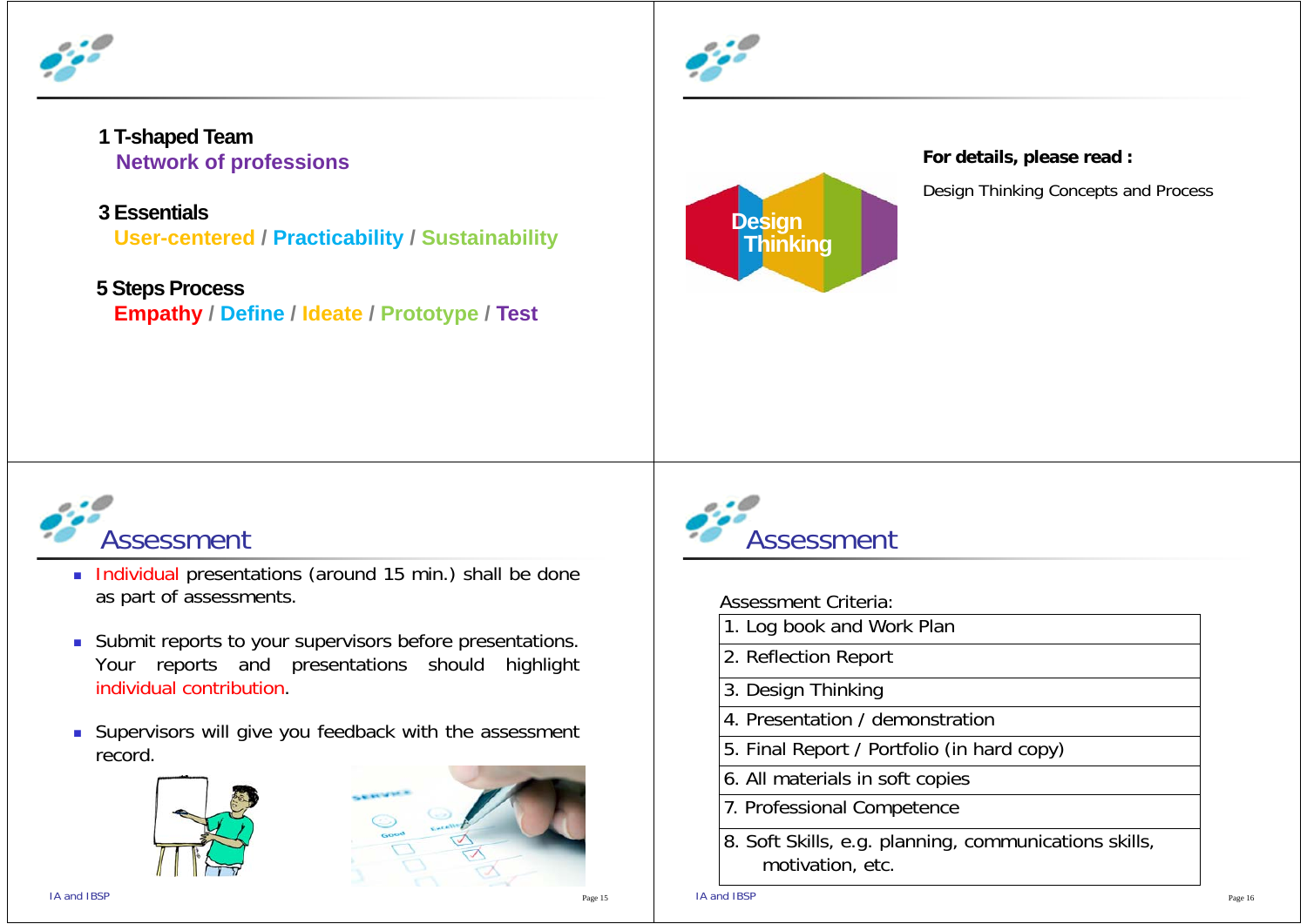



- Focus on your project, results and conclusion in your presentation.
- Do not read your Power Point.
- **Avoid over-run or under-run time.**
- Eye contact.





IA and IBSPPage 17



- **Complete the Final Project Report by the day of** your final assessment and submit the following materials:
	- Report in hard copy (well-bound book);
	- ALL materials in soft copies.

| . Files Currently on the Disc (16)                        |                 |                                            |                |
|-----------------------------------------------------------|-----------------|--------------------------------------------|----------------|
| "7. 71301F-4E Pun Ka Ho Final Year Project Report         | 9/6/2014 0:17   | Adobe Arreital Document                    | <b>HEL KIL</b> |
| <sup>2</sup> 71301F-4E Pun Ka Hio mid-term Project Report | R/6/2014 29:53  | Manusch Word Document                      | 19.08          |
| <b>Industrial Attachment Programme</b>                    | 6/6/2014 18:58  | Microsoft Word 97 - 2003 Document          | 43 838         |
| PunKaHo(111185060)LogWeek11                               | 16/3/2014 22:56 | Microsoft Word 97 - 2001 Document          | $34.8\%$       |
| PunKaHo(111185060)LogWeek02                               | 16/3/2014 21:00 | Marrowth Wood 97 - 2001 Document           | 34.631         |
| PunKaHo(111185060)LogWeek03                               | 17/3/2014 1:12  | Mamuch Word 97 - 2001 Document             | 25.635         |
| PunKaHo(111185060)LogWeek54                               | 8/5/2014 1:47   | Microsoft Word 97 - 2001 Document          | 12.832         |
| PunKaHo(111185060)LogiWeek55                              | 8/5/2014 1:26   | Microsoft Word 97 - 2003 Document          | 32.6%          |
| PunKaHo(1111E5060)LogWeek06                               | 8/5/2014 1:44   | Microsoft Word \$7 - 2003 Decument         | <b>DO</b>      |
| PunKaHo(111185060)LogWeek07                               | 8/5/2014 1:37   | Manualt Word 97 - 2003 Document            | 13.131         |
| PunKaHo(111185060)LogWeek08                               | 20/5/2014 17:44 | Microsoft Word 97 - 2003 Document          | 32.635         |
| PunKaHo(111185060)LogWeek09                               | 21/6/2014 2-01  | Microsoft Wood 97 - 2003 Document          | 12.439         |
| PunKaHo(111185060)LocWeek10                               | 8/6/2014 23:50  | Microsoft Word 97 - 2003 Document          | 32 435         |
| PunKaHo(111185060)LogWeek11                               | B/6/2014 0.2K   | Microsoft Word 37 - 2001 Document          | 33.436         |
| Punkaho 71301F, 4E Placement Final report                 | 9/6/2014 0:29   | Microsoft Reservation 97-2003 Presentation | 1,687,697      |
| Punkaho, 71301F.42 Placement Mid-farm report              | 9/6/2014 0:29   | Michael RowelPoint \$7-2003 Resentation    | 2381 KB        |





- All information can be downloaded from moodle: https://moodle1819.vtc.edu.hk/ and ENG website: http://tyneng.vtc.edu.hk/ , then select Final Year Project
- **Browse the site frequently to find out updated** information.
- **Please contact your project supervisors for any** questions.







**Project topics should be more engineering** oriented and in line with objectives.

e.g.1: Study of Ventilation system.  $\odot$ 

e.g.2: Installation and Testing the systems of Heating, Ventilation and Air Conditioning and to design <sup>a</sup> Direct Digital Control for operation in Tze Wan Shan Shopping Centre.  $\odot$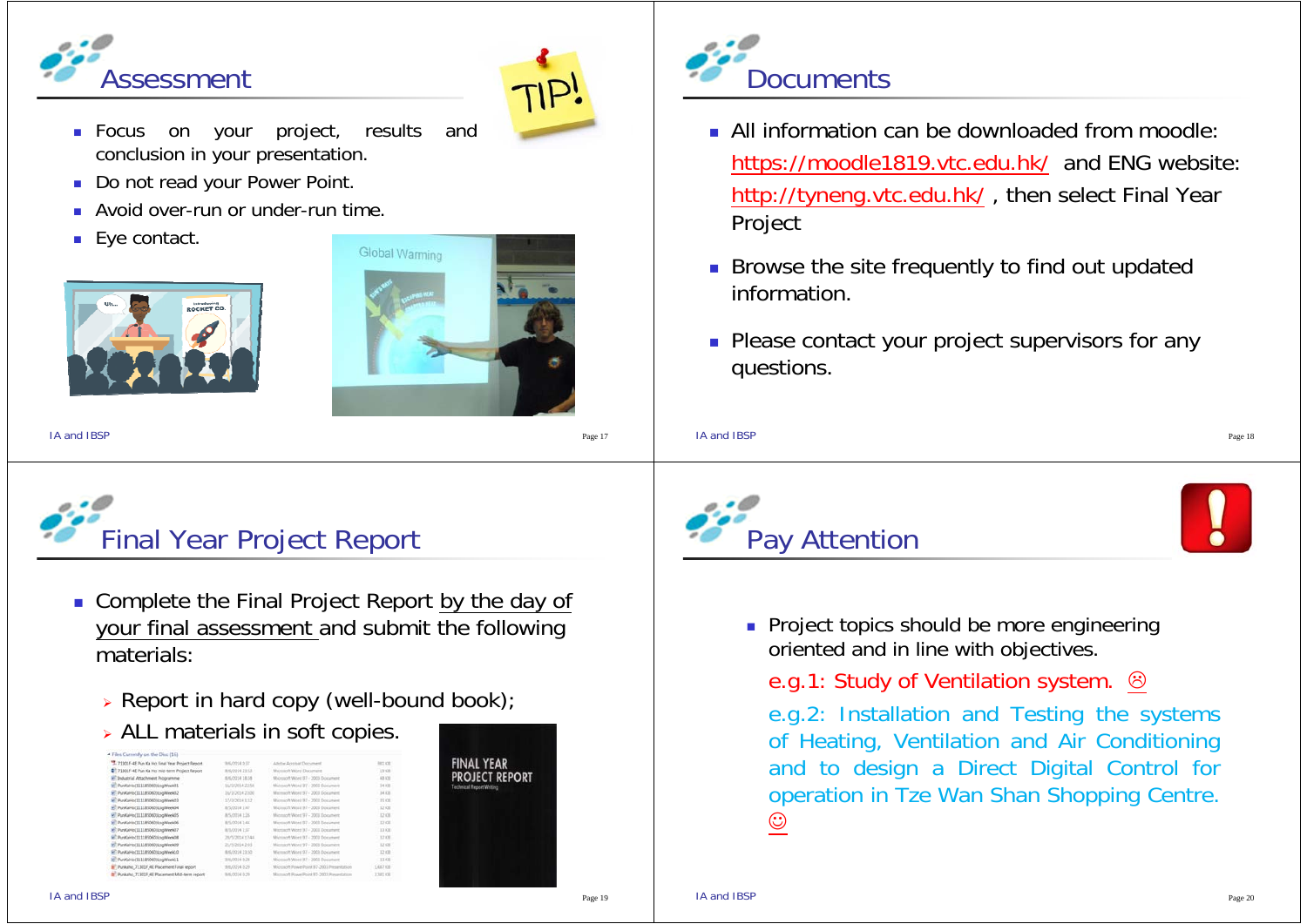



- You are covered with VTC Insurance Policy which provides a general insurance coverage for all academic related activities of thestudents as required by the curriculum of the courses.
- **Nou are advised to pursue extra insurance** on your own in order to enhance the coverage.



- **Follow company's working hours and be punctual;**
- **Read the rules and regulations of the company**;
- Comply with the instructions of the Industry Supervisor ;
- **Leave will only be granted for valid reason and approval** from both Supervisors have to be obtained;
- Seek approval from the Industry Supervisor before making any copies or taking any photos;
- Seek approval from both Supervisors on the date and time to be released from work to carry out lectures, if required.